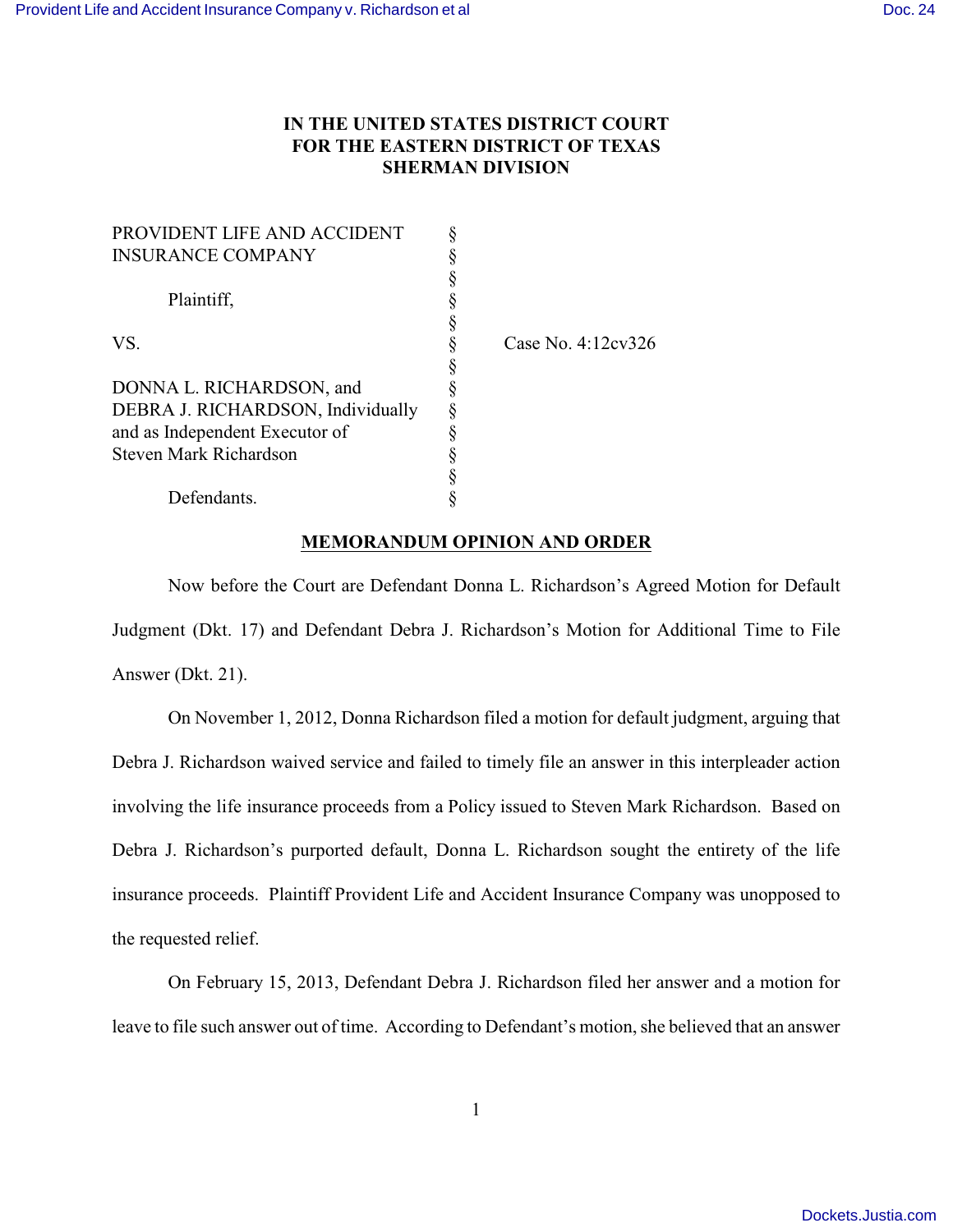had been filed on her behalf by a retained attorney sometime in August 2012, but learned on February 13, 2013 that no such answer had been filed. Although the Certificate of Conference on Debra Richardson's motion indicates that Donna Richardson is opposed to the late filing of the answer, Donna Richardson has filed no response in opposition in accordance with the Local Rules of this Court. Therefore, the Court assumes that she is unopposed. *See* E.D.TEX.LRCV-7(d). The Court further finds good cause to permit the filing of the answer out of time.<sup>1</sup> Defendant Debra J. Richardson's Motion for Additional Time to File Answer (Dkt. 21) is GRANTED, and the Court will consider the answer filed.

Further, because Debra J. Richardson has now appeared in the suit, Defendant Donna L. Richardson's Agreed Motion for Default Judgment (Dkt. 17) is DENIED. Under Federal Rule of Civil Procedure 55, default is appropriate if a defendant has "failed to plead or otherwise defend" the suit. FED. R. CIV. P. 55(a). Because Defendant has now appeared in this suit, the Court finds default to be inappropriate. Default judgments are "generally disfavored in the law" and thus "should not be granted on the claim, without more, that the defendant had failed to meet a procedural time requirement." *Mason & Hanger-Silas Mason Co. v. Metal Trades Council,* 726 F.2d 166, 168

<sup>&</sup>lt;sup>1</sup>Although no default was entered here, a court may set aside an entry of default "for good cause shown." FED. R. CIV. P. 55(c). "[T]he requirement of 'good cause' ... ha[s] generally been interpreted liberally." *Amberg v. Federal Deposit Ins. Corp*., 934 F.2d 681, 685 (5th Cir. 1991). Courts will look at the following factors to determine whether there is good cause to set aside a default: (1) whether the failure to act was willful; (2) whether setting the default aside would prejudice the adversary; and (3) whether a meritorious claim has been presented. *Lacy v. Sitel Corp.*, 227 F.3d 290, 292 (5th Cir. 2000). These factors are not exclusive, but are to be regarded simply as a means to identify good cause. *Effjohn Intern. Cruise Holdings, Inc. v. A&L Sales*, 346 F.3d 552, 563 (5th Cir. 2003); *Dierschke v. O'Cheskey*, 975 F.2d 181, 184 (5th Cir. 1992). Other factors, such as whether the party acted expeditiously to correct the default, may also be considered. *Id.*